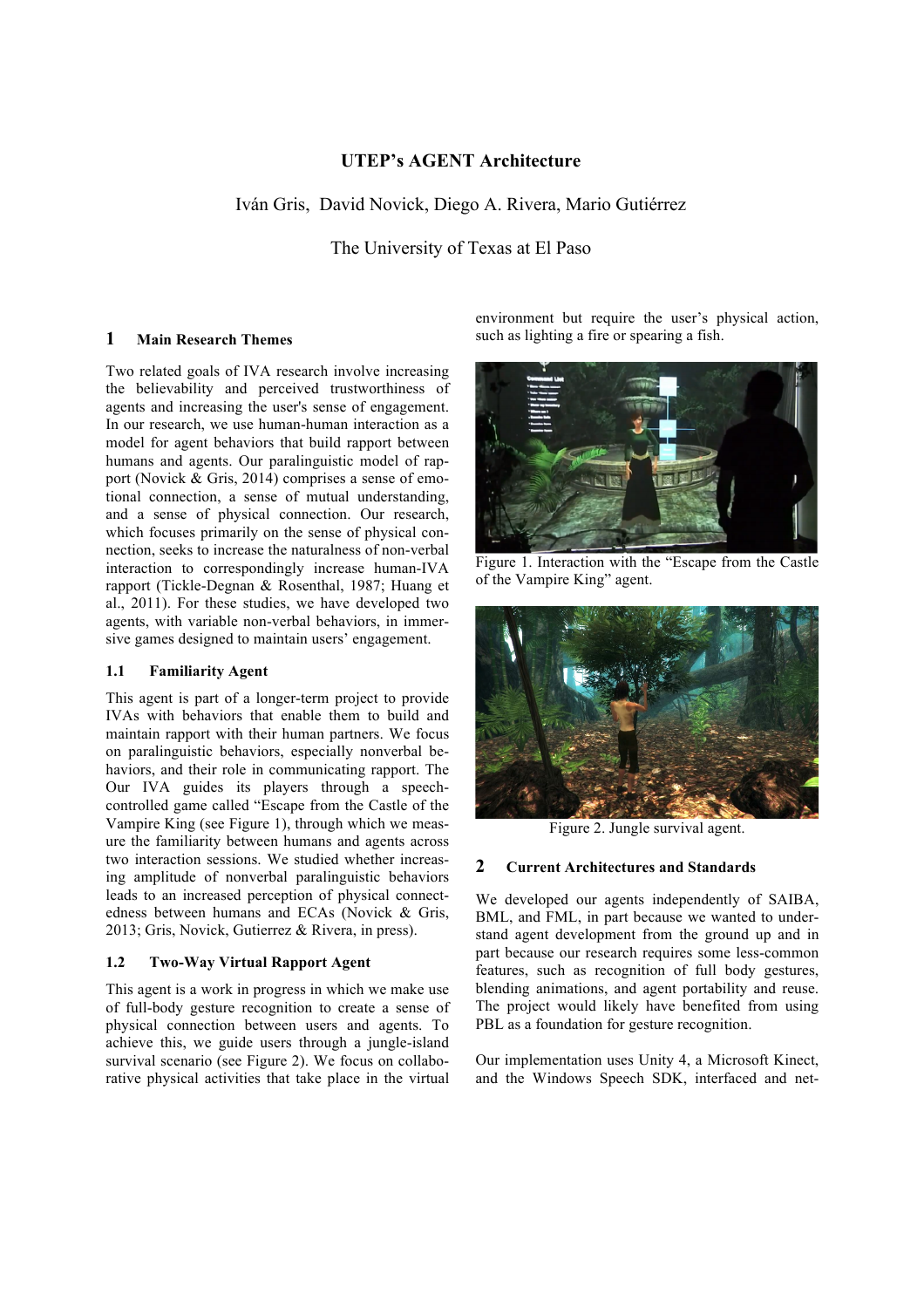worked with each other and synchronized to handle the agent's complex behavior. Figure 3 presents an implementation-level outline of the system's components and their relationships. We use the Unity 4 game engine to display our agents and Unity's Mecanim system to create an extensive array of animations.



Figure 3. Implementation-level architecture of the software-hardware interfaces and feature handling.

Animations are played by a state graph that follows user-specified parameters of when an animation should start, end, or blend with another animation. Multiple animations can be blended to obtain a completely different animation in real time and give the user the impression that the agent never moves in exactly the same way twice. Animations are divided layers that can control different parts of the body, so multiple animations can be played at the same time and affect different limbs of the agent. The animations are played when the system decodes a message sent by the dialog tree that has the information about the specific animation to be played, the length of the dialog that the agent will say, and the position where the agent and the player should be.

To describe interactive scenes, we developed a dialog interpreter that parses an XML document and links dialog states through conditionals. The file includes the responses anticipated by the systems at relevant parts of the scene. After the interpreter compiles the file, it builds a dialog tree that contains the relationships of the dialogs segments through the storyline.

### **3 Future of Architectures and Standards for IVAs**

Current generations of users are accustomed to hyperrealistic videogame characters and movie assets. A key aspect of these advanced-gen characters is the fluid and realistic way in which they move, which is usually handmade through motion capture. IVAs are a step behind, as their movement is generated on the fly. We would like to see a standard that enables research groups to exchange animation sets or subsets (animation of specific joints) that can be blended at a later time to create unlimited specialized movements.'

Another key feature of IVAs is the real-time perception of a user's full-body gestures. For most IVAs, this ability is limited, partly because the necessary setup is more elaborate, requiring more than a computer and a screen. Now that it is possible to track skeleton joint movement, gesture recognition can be more than a set of image-analysis algorithms with limited tracking capabilities, complicated setups, and long render times. We hope that a standard can be set to capture gestures or poses based on skeleton data, so that studied gestures can easily be ported into the recognizers and applied across agents.

More broadly, we see a need to leverage standards and shared tools through more effective organization of the research community. Our experience suggests that newcomers to the field would be well served by having a single place from which to obtain standards and tools rather than having to visit our research groups' individual sites.

## **4 Suggestions for Discussion**

Our approach for IVA design is modular. Our agents recognize full-body gesture recognition and produce nonverbal behaviors using multiple technologies that we later synchronize through a network. We are interested in how to develop these modular technologies, how can we share them across research groups, and how we can address difficult interaction problems with them. Specific questions include:

- How can shared resources (e.g., BML, PML, SABIA) support extension to novel modes of interaction?
- Given the popularity and accessibility of the latest gaming technologies, how can we make use of them to develop quick, inexpensive and portable IVA prototypes?
- With the increased IVA functionality and interactive capabilities, what requirements and standards should we take into consideration when developing agents that interact not only with humans but with other agents at the same time?
- Can we define a clear separation of IVAs' architectural components between their domain and the agent's features (e.g., gesture recognition, speech recognition, virtual environments, gesture and pose handling, AI elements)? How can we use this to create IVAs, and specific features that can be shared across research groups and disciplines?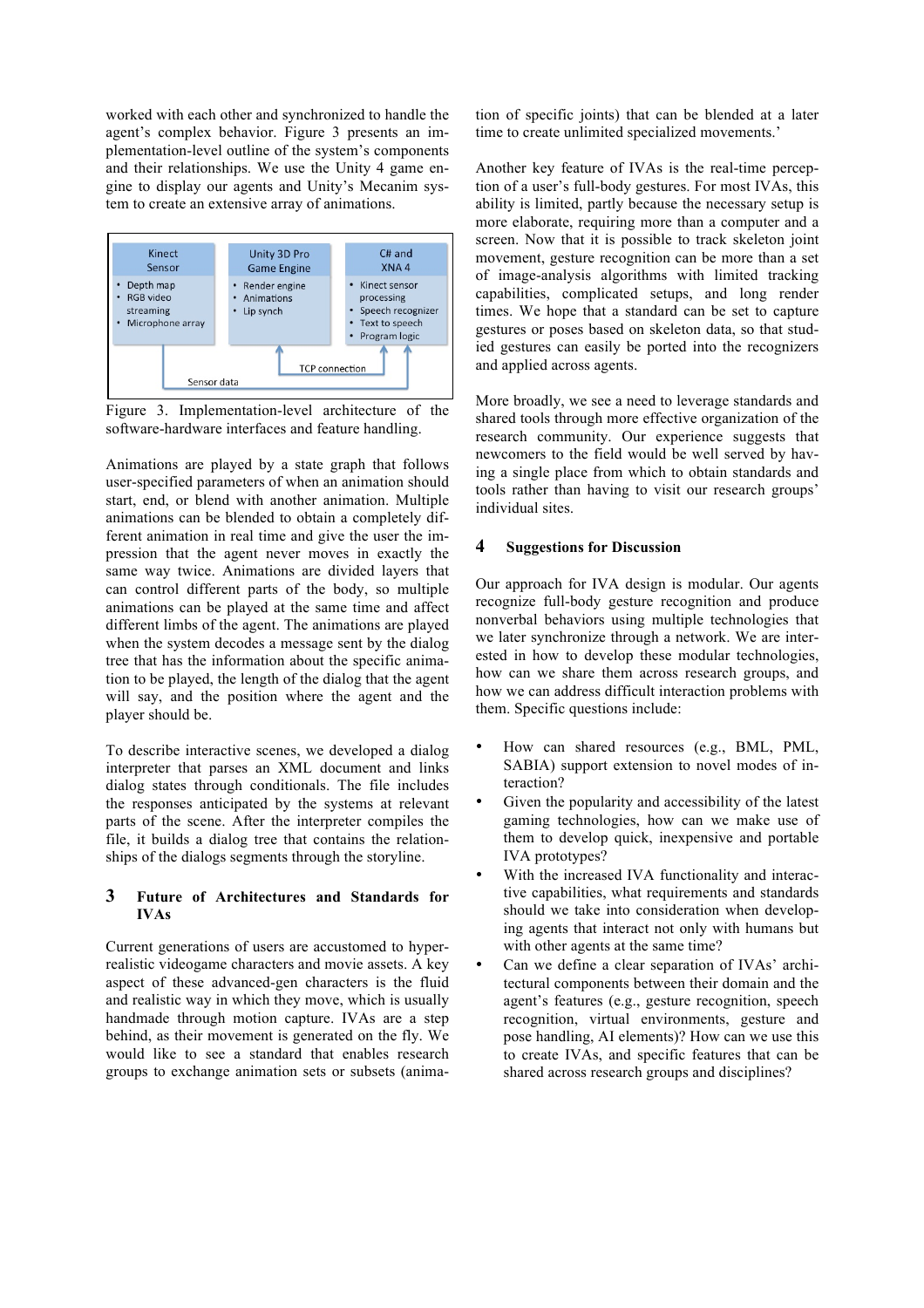# **References**

- Gris, I. Adaptive virtual rapport for embodied conversational agents. In *Proceedings of the 15th ACM on International conference on multimodal interaction*. ACM, 2013.
- Huang, L., Morency, L.-P., and Gratch, J. Virtual rapport 2.0. In Intelligent Virtual Agents, *Lecture Notes in Computer Science*, Vol. 6895, chapter 8, pages 68-79. Springer, Berlin, Heidelberg, 2011.
- Novick, D., and Gris, I. Building rapport between human and ECA: a pilot study. In Proceedings of HCI International 2014, Heraklion, Greece, July, 2014*, Lecture Notes in Computer Science,* vol. 8511, 472- 480.
- Gris I., Novick, D., Rivera D.A., Gutierrez, M. Recorded speech, virtual environments, and the effectiveness of embodied conversational agents. In *Proceedings of Intelligent Virtual Agents, 2014*, in press.
- Tickle-Degnen, L., and Rosenthal, R. Group rapport and nonverbal behavior. In *Group processes and intergroup relations*, pages 113-136. Sage, Newbury Park, CA, 1987.